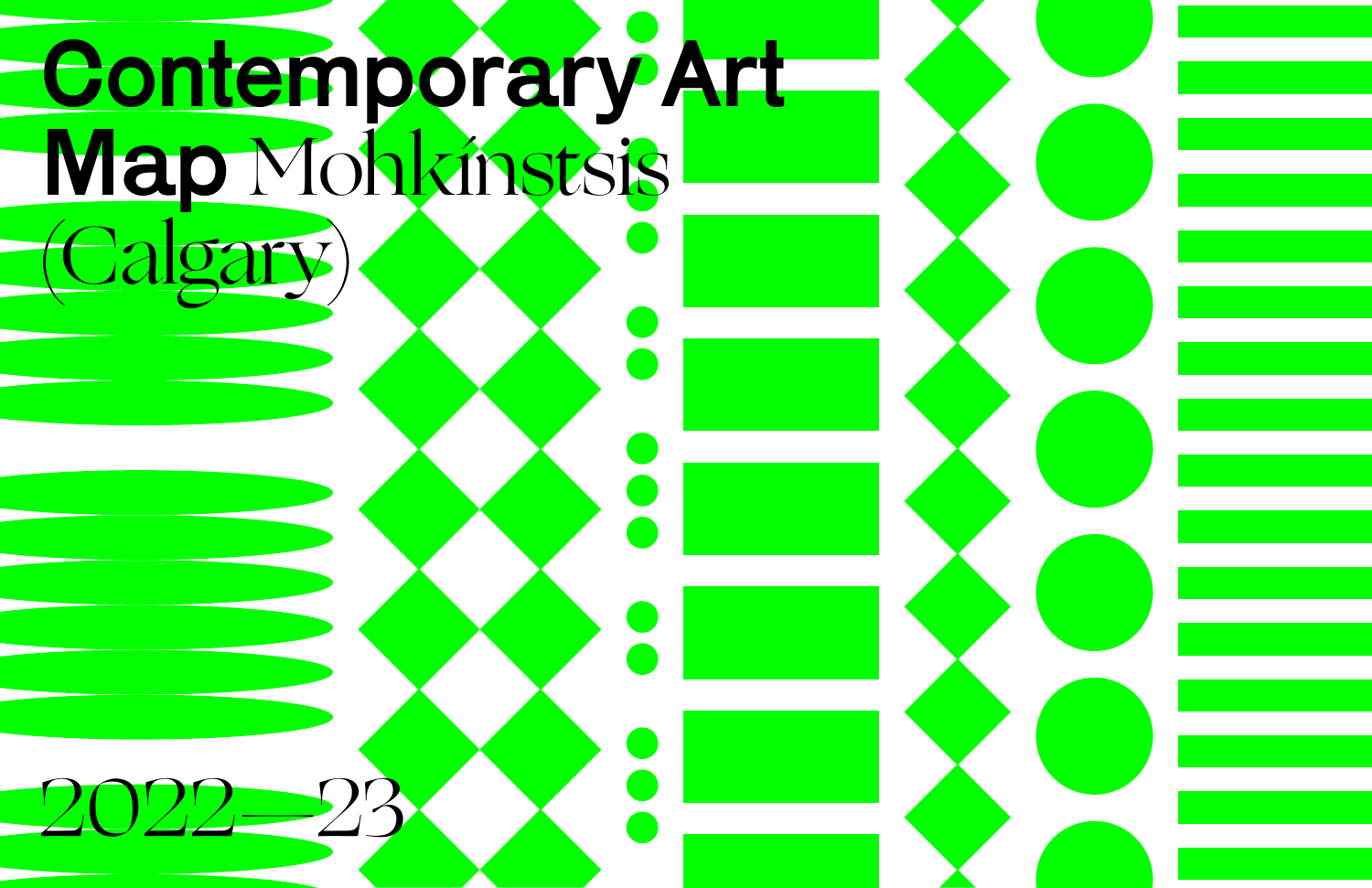Mohkínstsis (Calgary) is located on the traditional territories of the Niitsitapi (Blackfoot) and the people of the Treaty 7 region in Southern Alberta, which includes the Siksika, the Piikuni, the Kainai, the Tsuut'ina, and the Iyarhe Nakoda First Nations. The City of Calgary is also home to Métis Nation of Alberta, Region III.

This art map celebrates the important contributions that artist-run centres, commercial galleries, creative spaces, community initiatives and institutions are making to the cultural life of Calgary. This self-guided tour, designed for both visitors and locals, provides a comprehensive overview of Calgary's diverse and vibrant contemporary art community and invites you to experience it firsthand.

For up-to-date visiting information, including opening times and exhibition details, please check the galleries/organizations' websites or social media, or contact them directly prior to your visit.

Unless otherwise noted, all galleries are free of charge.

Produced by

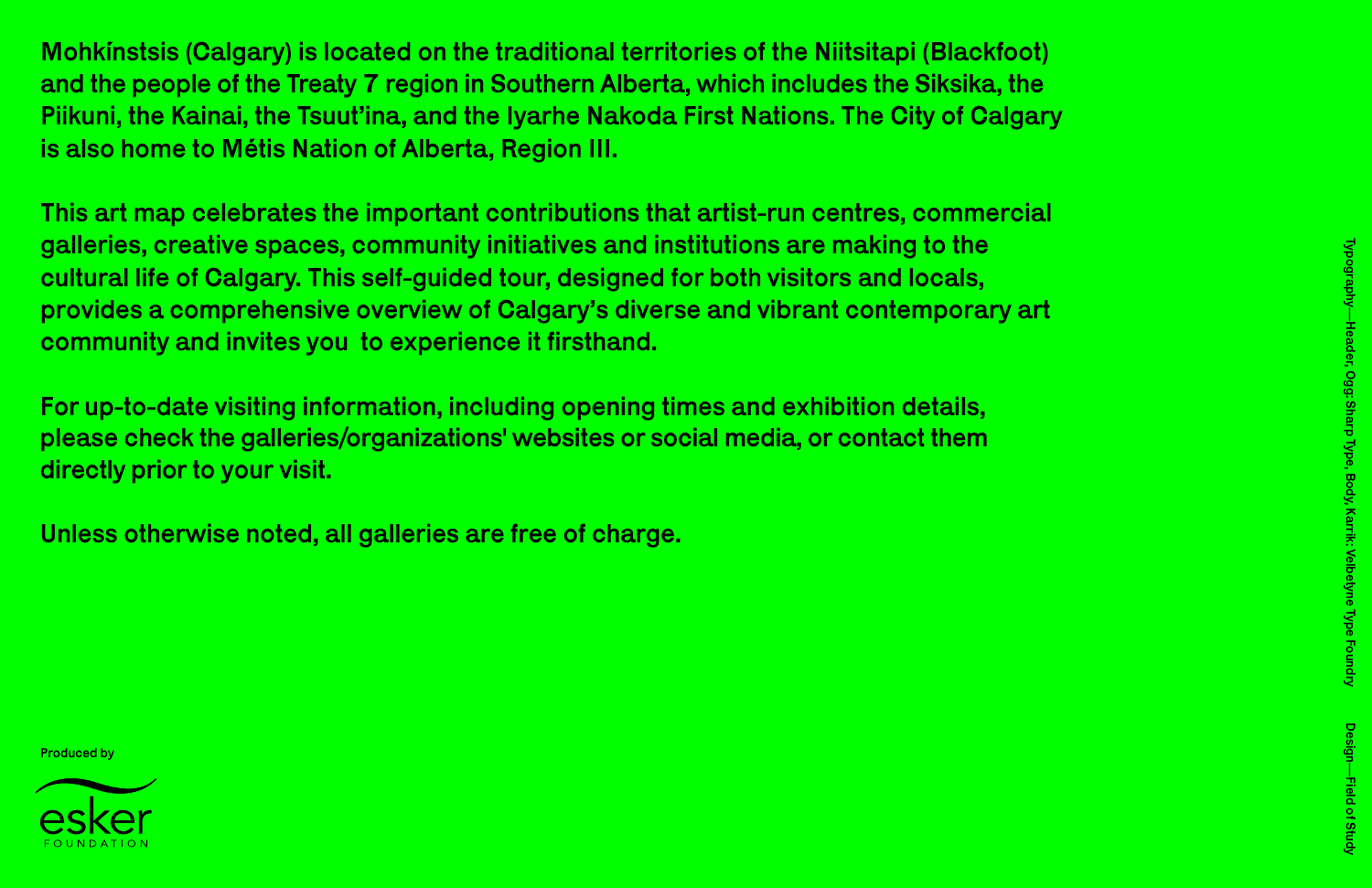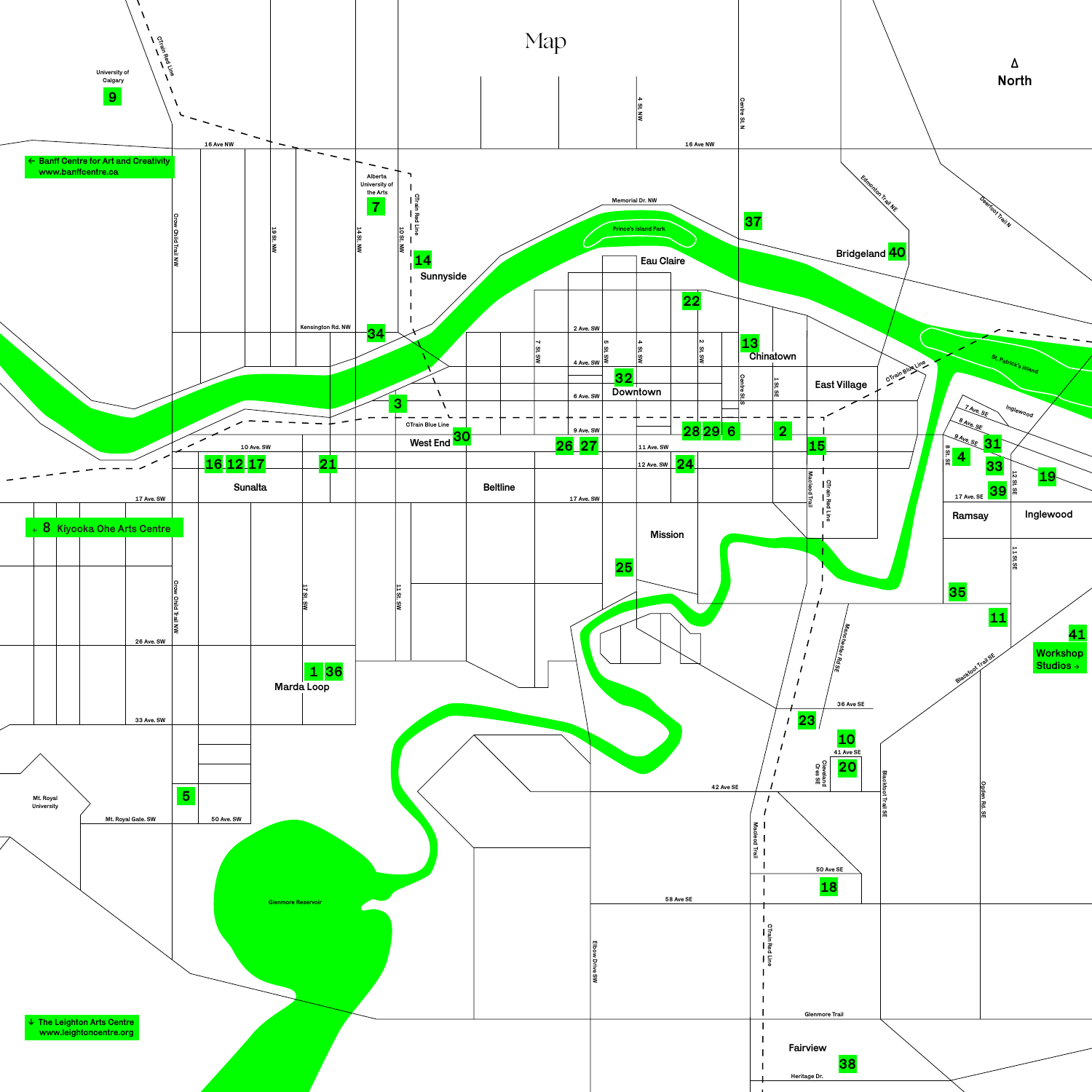1. Alberta Craft Gallery cSPACE, #280 1721 29th Ave. SW (587) 391-0129 ACCYYC@albertacraft.ab.ca

—

www.albertacraft.ab.ca Instagram/Facebook: @albertacraftcouncil

Join us in celebrating contemporary craft culture! The Alberta Craft Gallery & Shop in cSPACE, a dynamic cultural hub located in Marda Loop, features an ever-rotating display of Alberta craft exhibitions which are always free for the public to visit. Inside our shop, you will find creations by over 80 Alberta craft artists working in glass, clay, jewellery, textiles, wood, and more!

The Alberta Craft Gallery & Shop is operated by the Alberta Craft Council, a Provincial Arts Service Organization that develops, promotes, and advocates for craft in Alberta since 1980.

## Institutions

2. Arts Commons 205 8th Ave. SE Broadcast Lab, Ledge Gallery, Window Galleries, Lightbox Studio, +15 Soundscape, +15 Galleries (403) 294-9494 —

www.artscommons.ca/VisualArts Facebook/Twitter: @yycarts Instagram: @artistsofyyc

Arts Commons supports Calgary's visual and media arts community by offering artists and collectives non-traditional gallery and studio space to take risks in creating innovative, thought-provoking work, in a supportive environment. Through the RBC Emerging Visual Artists program, artists are able to develop their artistic practice, hone their professional skills, showcase their work, and engage with a substantial audience of over 600,000 who move through our space annually. The Arts Commons TD Incubator program also develops local Calgary interdisciplinary artists moving between gallery and performance spaces. Galleries are free and open to the public year-round.

3. Contemporary Calgary 701 11th St. SW (403) 770-1350 info@contemporarycalgary.com

—

www.contemporarycalgary.com Instagram: @ContemporaryCalgary Facebook: @Contemporary.YYC Twitter: @ContemporaryYYC

The iconic Centennial Planetarium has been transformed into Calgary's largest destination dedicated to modern and contemporary art. Inside the brutalist building, itself a work of art, Contemporary Calgary offers outstanding local, national, and international contemporary art programming. Core to their vision, they aspire to become a leading voice among arts institutions by embracing their values of being welcoming, inclusive, engaging and relevant.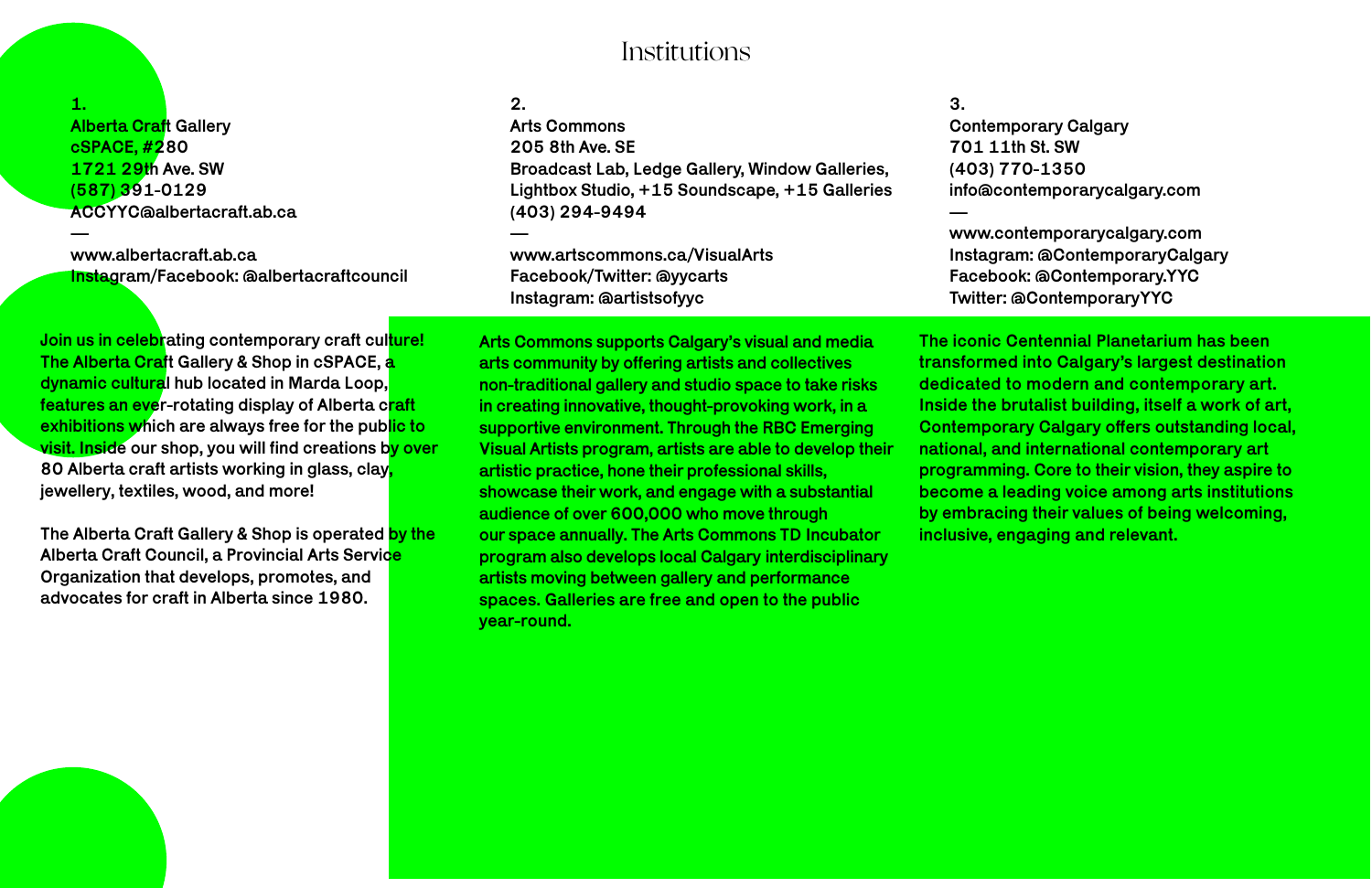## Institutions

4. Esker Foundation 4th Floor, 1011 9th Ave. SE (403) 930-2490 info@eskerfoundation.com

—

www.eskerfoundation.art Instagram/Facebook/Twitter: @eskerfoundation

#### Esker Foundation presents relevant, accessible and

engaging contemporary art exhibitions, forward thinking educational programs, and innovative publications. Esker reflects on current developments in local, regional, and international art and ideas; creates opportunities for public dialogue; and supports the production of ground-breaking new work and research. Founded in 2012 by Jim and Susan Hill, Esker Foundation is a model for institutional relevance, curatorial focus, and audience engagement. In addition to the main exhibition space and the Bookshop on the fourth floor of the Atlantic Avenue Arts Block, the Project Space is located at street level on 9th Avenue. The gallery is barrier-free.

#### 5.

—

Founders' Gallery at The Military Museums 4520 Crowchild Trail SW (403) 410-2340 ext.2630

www.founders.ucalgary.ca www.themilitarymuseums.ca/visit/the-foundersgallery

The Founders' Gallery, located within The Military

Museums and operated by the University of Calgary, is an art gallery dedicated to the exploration of human conflict worldwide through the work of local, inter-national, historic, and contemporary artists. The gallery presents temporary exhibits and hosts related programs.

#### Admission:

Adult (18+) \$15, Seniors \$5 (65+), Youth (7-17) \$5, Family \$30, Children (under 7) free, Veterans & Serving Military Personnel: free, Members of The Military Museums: free. Founders' Gallery programs by donation.

6. Glenbow at the Edison 2nd Floor, 150 9 Ave SW (403) 268-4101

—

www.glenbow.org Instagram/Facebook: @glenbowmuseum Twitter: @Glenbow

Glenbow is a non-profit art museum that hosts travelling art exhibitions from national and international institutions and curates original exhibitions that draw on the museum's vast collection of art and cultural objects. Glenbow is a museum that believes art is for everyone.

Glenbow Museum's main building is closed for renovations and will re-open in late 2024.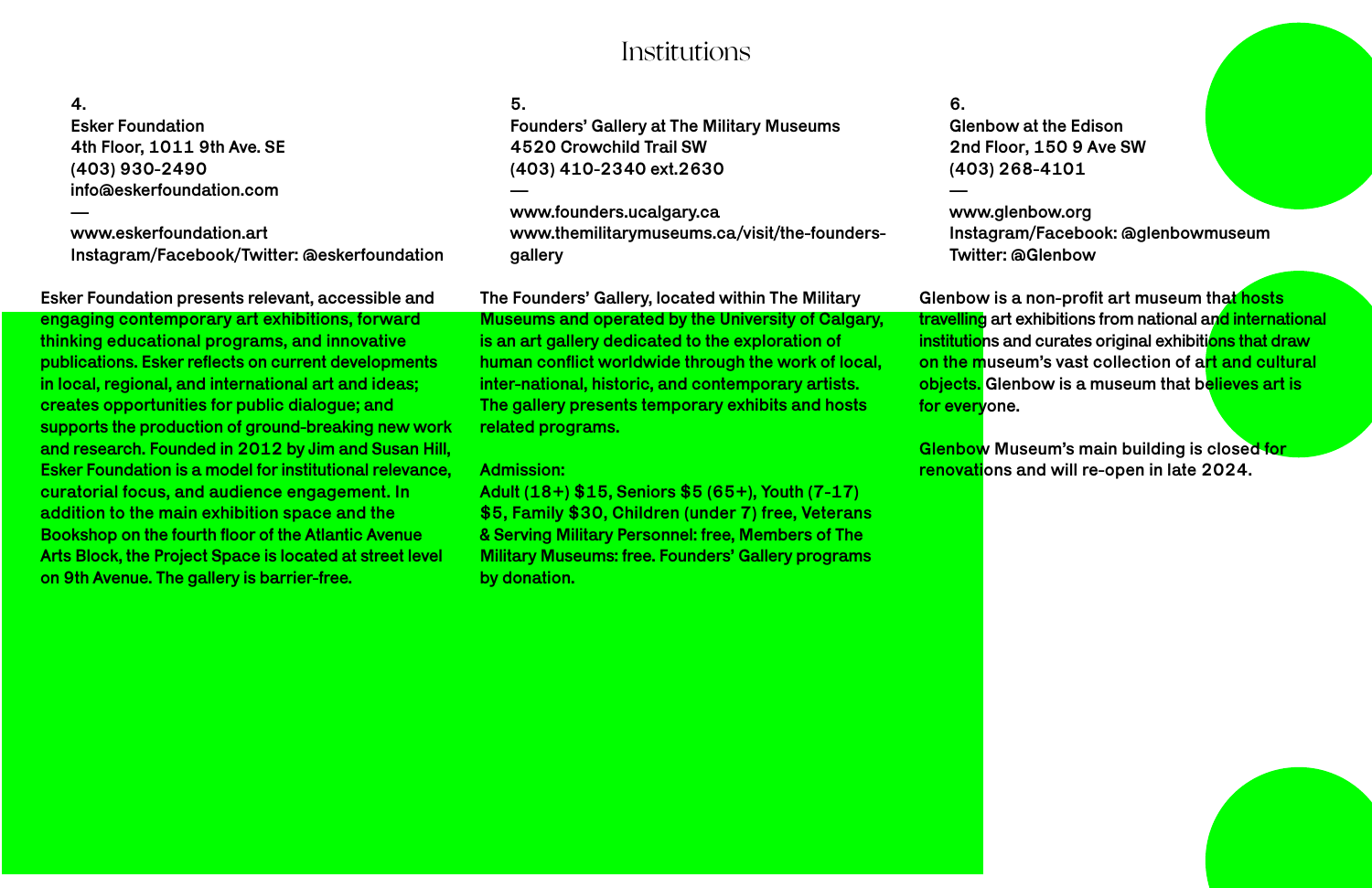#### 7. Illingworth Kerr Gallery (IKG) Alberta University of the Arts 1407 14th Ave. NW (403) 284-7633

—

www.auarts.ca/ikg Instagram: @ikg\_auarts Facebook: @IllingworthKerrGallery

The IKG, as part of the Alberta University of the Arts (AUArts), provides a platform for curated exhibitions and other forms of cultural research production, with a focus on contemporary visual culture. A vital part of AUArts Office of Research and Academic Affairs, it supports graduate and undergraduate learning, provides a rich mix of public progra<mark>mming,</mark> and participates in global dialogue by hosting local, regional and international artists working in a variety of disciplines.

# Institutions

8. Kiyooka Ohe Arts Centre 244034 Horizon View Rd. (587) 391-9837 info@koartscentre.org

—

www.koartscentre.org Instagram: @kiyookaoheartscentre Facebook: @kiyookaohe

The Kiyooka Ohe Arts Centre (KOAC) is a yearround, sustainable, art-in-nature destination dedicated to the research, exhibition, education, and documentation of contemporary visual arts. The KOAC is a non-profit public Sculpture Park and Art Centre that focuses on lectures, symposia, workshops, programming, and exhibitions of local and international contemporary art.

9. Nickle Galleries Taylor Family Digital Library, Main Floor University of Calgary 2500 University Dr. NW (403) 210-6201

—

www.nickle.ucalgary.ca Instagram/Facebook/Twitter: @NickleGalleries

Located in the heart of campus in the Taylor Family Digital Library at the University of Calgary, Nickle Galleries features temporary exhibitions of contemporary Canadian art, with a particular focus on work by artists from Calgary and Alberta. Home to an important collection of art, Nickle Galleries actively collects the work of local artists and supports arts writers and curators from the community.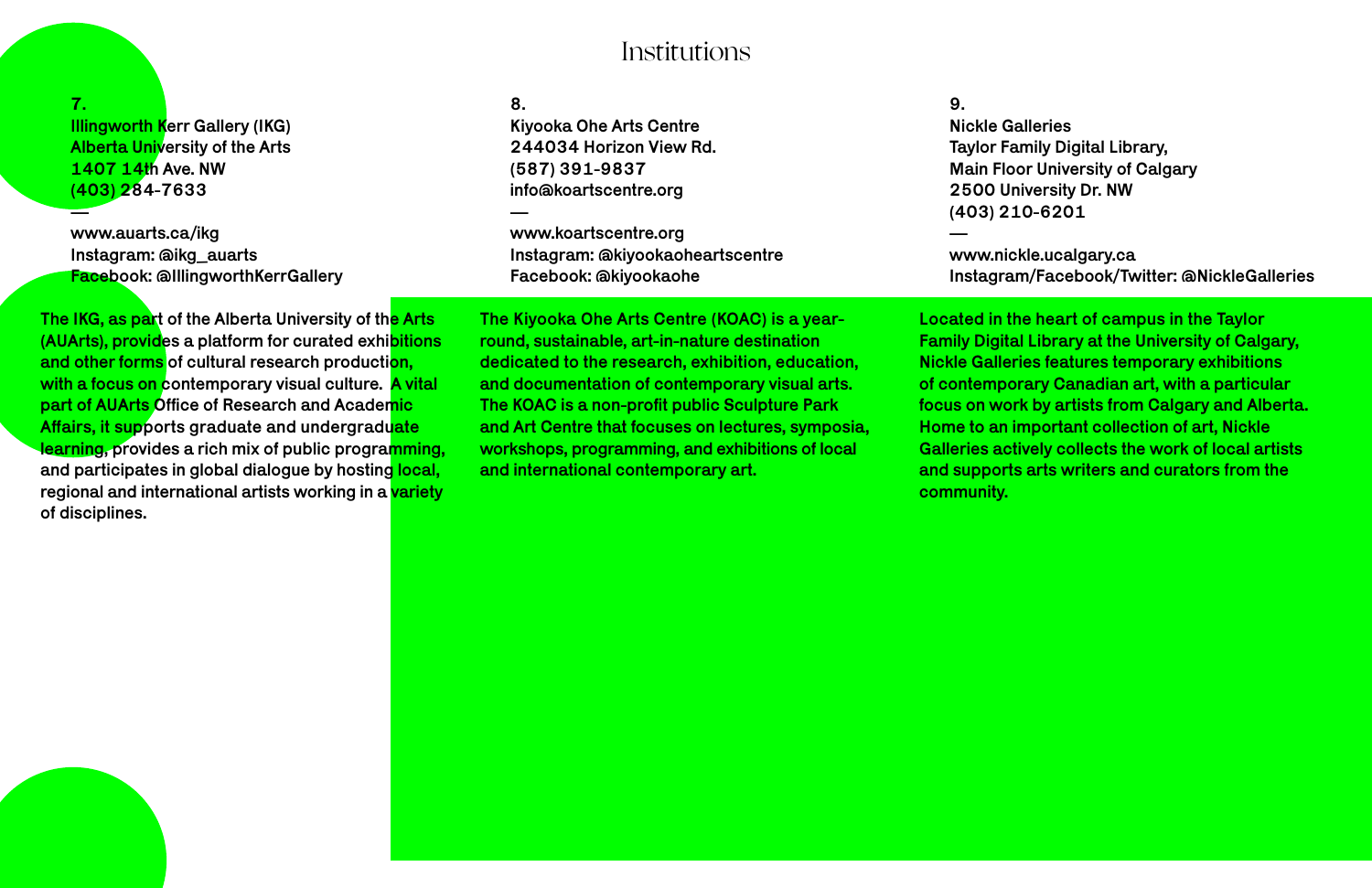## Artist-Run

10. Alberta Printmakers 4025 4th St. SE (403) 287-1056

—

www.albertaprintmakers.com Instagram/Twitter: @abprintmakers Facebook: @AlbertaPrintmakers

#### Operating since 1989, Alberta Printmakers' Society (A/P) cultivates an inclusive and collaborative

environment to learn about printmaking, to create printed works, and to pursue exciting artistic opportunities.

We demonstrate this through our publicly accessible Main Space Gallery programming and exhibitions, through our studio facilities and educational programming, and by regularly coordinating projects and events that foster artistic excellence and community engagement in printmaking and the arts.

#### 11.

The Alberta Society of Artists (ASA Gallery) Crossroads Art Centre 222, 1235 26th Ave. SE (403) 265 0012 coordinator@albertasocietyofartists.com —

www.albertasocietyofartists.com Instagram/Facebook: @albertasocietyofartists

The Mission of the Alberta Society of Artists is to have an active membership of professional visual artists, which will strive for excellence, and shall through exhibition, education and communication, increase public awareness and appreciation of the visual arts.

12.

—

EMMEDIA Gallery & Production Society 2005 10th Ave. SW (403) 263-2833

www.emmedia.ca Instagram: @emmediayyc Facebook/Twitter: @emmedia

EMMEDIA is a non-profit artist-run centre that supports both the production and presentation of media arts. EMMEDIA responds to a broad community by offering affordable access to media art production tools and facilities, services, technical and educational support, an array of production programs and residencies, and a year-round schedule of public exhibition programs including the PARTICLE + WAVE Media Arts Festival.

13. The New Gallery 208 Centre St. SE (403) 233-2399 info@thenewgallery.org

—

www.thenewgallery.org Facebook/Twitter: @thenewgallery

The New Gallery (TNG) is an artist-run centre located in Chinatown. This charitable centre for **contemporary** art was established in 1975 as Clouds & Water **Gallery and Visual Production Society. TNG provides** opportunities and venues for artists that foster social and political creative practices, while engaging and educating audiences through artist-run culture and contemporary art. Currently, TNG operates: Main Space— an exhibition venue in a storefront of the historic Canon Block in Calgary Chinatown: Billboard 208—a programming site situated on the exterior of TNG's storefront: Resource Centre—a combined library/archive and flexible meeting space: Main Frame—an online platform for web-based projects.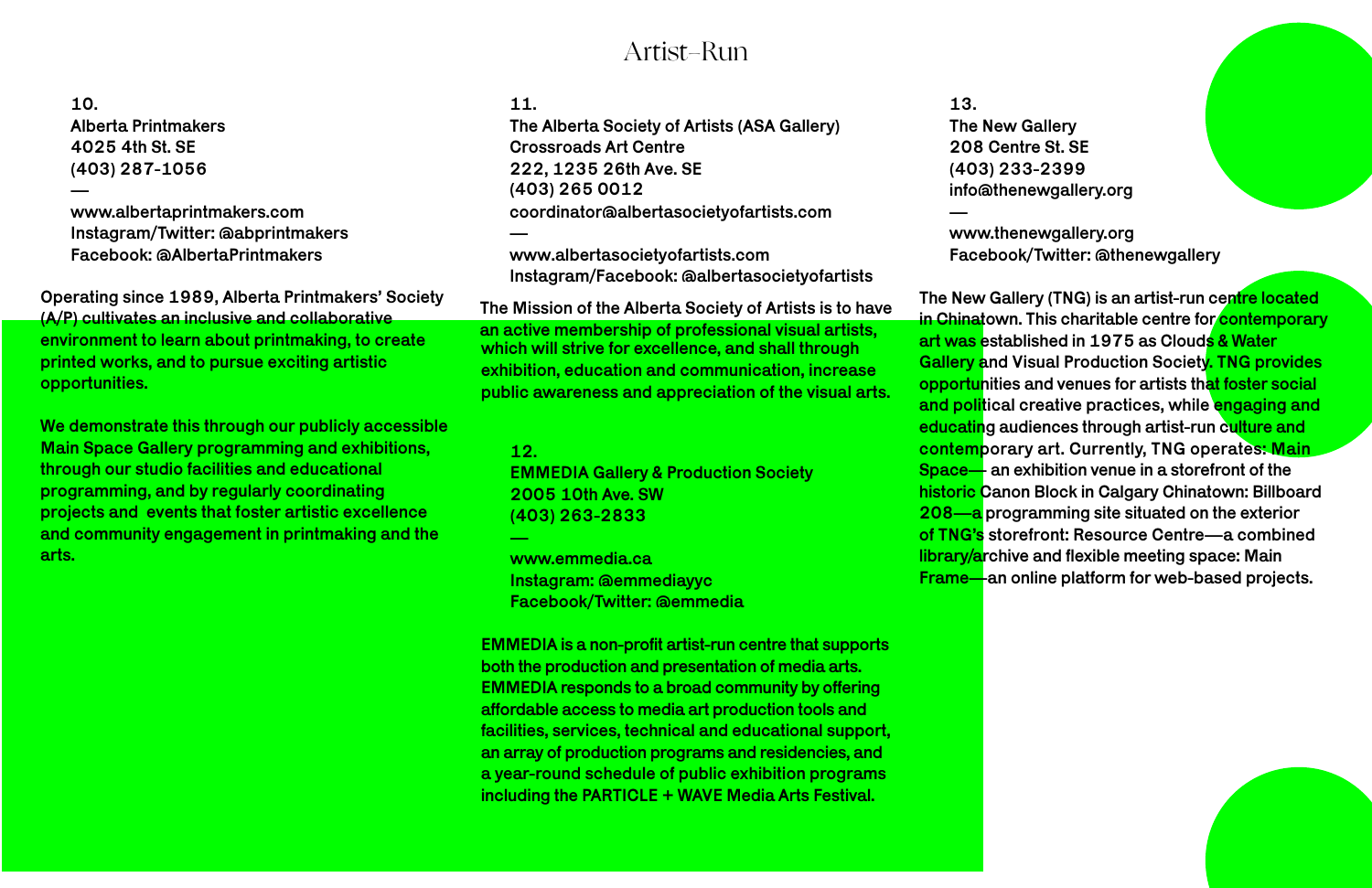14. Small Space Gallery 102, 424 10th St. NW (403) 801-7927

—

—

www.smallspace.gallery Instagram/Facebook: @smallspacegallery

**Small Space is a curated pop up shop and** contemporary gallery space created by two sisters inspired by the arts. Our aim is to continually develop the pop-up concept through networking with local artists, understanding their needs and closing the gap between artists and their communities. We cater to the emerging and professional artist and thrive on collaborating with other contemporary innovators, while at the same time upholding quality and notoriety.

15. Stride Gallery 1006 Macleod Trail SE (403) 262-8507

www.stride.ab.ca Instagram/Facebook: @stridegallery

Stride Gallery is a non-profit artist-run centre that supports contemporary art practices through exhibitions. public programs, workshops and publications<mark>.</mark>

Stride is committed to providing platforms for rigorous experimentation and risk-taking artwork, while fostering community engagement and conversation around contemporary art.

## Artist-Run

16. TRUCK Contemporary Art 2009 10th Ave. SW (403) 261-7702 director@truck.ca

—

www.truck.ca Instagram: @truckcontemporaryart Facebook/Twitter: @truckgallery

TRUCK Contemporary Art is a non-profit artist-run centre dedicated to the development and public presentation of contemporary art. Established in 1983, TRUCK provides a forum for the production and dissemination of contemporary art and related cultural practices through exhibitions, lectures, screenings, performances, publications, commissions, off-site and public programs, residencies, community collaborations, and outreach activities.

17. The Bows 2001b 10th Ave. SW (825) 994-3366 info@thebows.org

—

www.thebows.org Instagram/Facebook: @thebows\_yyc

#### The Bows is an artist-run centre in Mohkinstsis/

Calgary, Alberta, Treaty 7 Territory. Our core goals are: to support the development, creation, and presentation of new work by early-career artists; to provide affordable studio space for Calgarybased artists; and to broaden the reach and scope of contemporary art in Calgary, with the ultimate, if ambitious, aim to expose Calgarians to artistic work that explores pressing contemporary issues.

Location to be announced u's Diamond Valley (South of Calgary) (403) 399-0546 uuuuuuuuuuuuuuuuuuuuuuuuuuuus@gmail.com by appointment —

www.uuus.info

u's is a project space that exhibits Canadian and international artists. While construction continues on the new permanent exhibition space in Diamond Valley, u's will continue programming in various offsite locations in rural Alberta. Sign up for the mailing list on our website to learn more.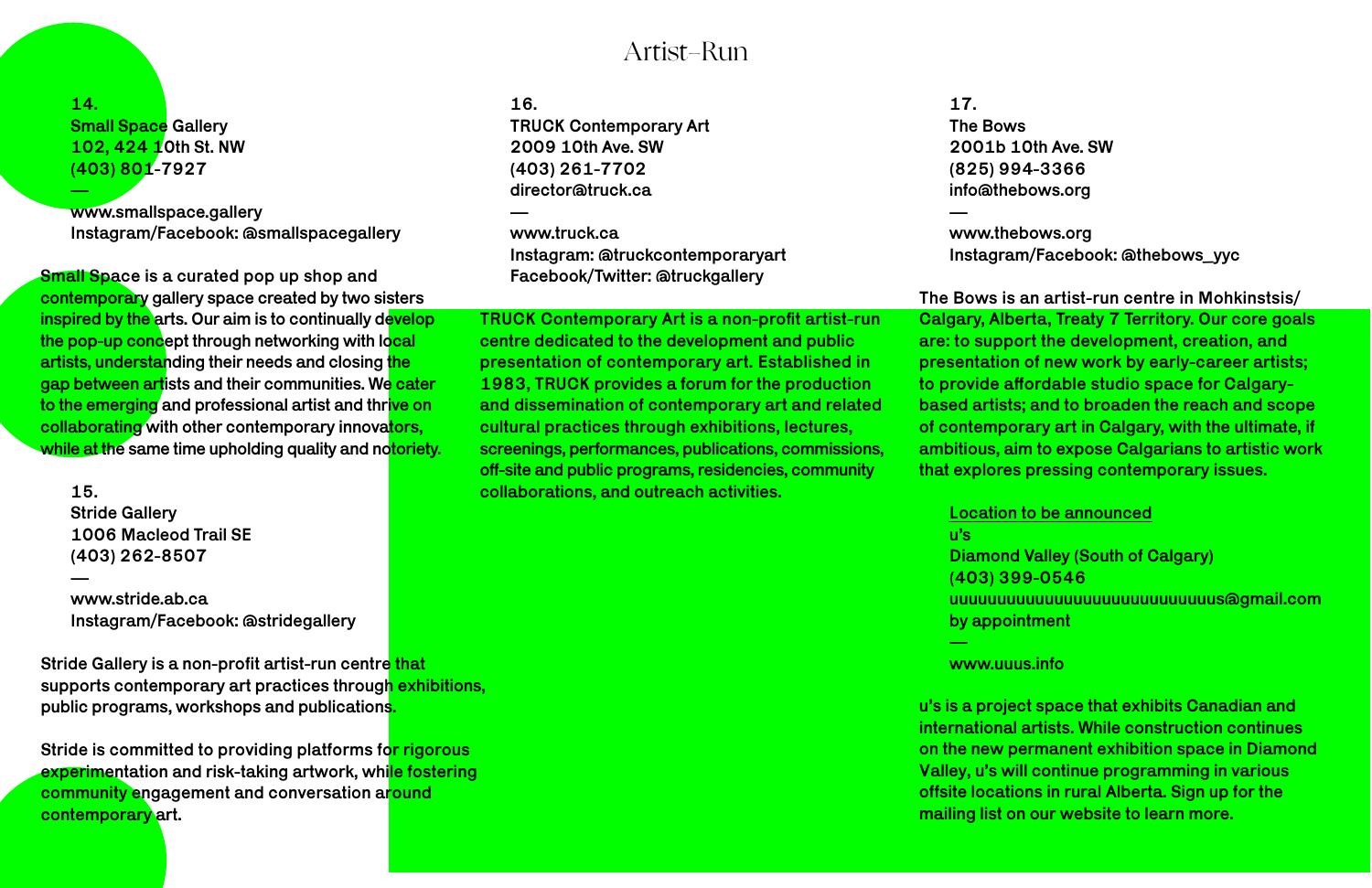# Commercial

18. Christine Klassen Gallery | CKG 200, 321 50th Ave. SE (403) 262-1880 info@christineklassengallery.com

www.christineklassengallery.com Instagram/Facebook: @ckgyyc

—

#### Established in 2007, CKG specializes in beautiful

and thought-provoking contemporary art from Canada and abroad. We represent a dynamic group of well-known and up-and-coming artists united by their craft-intensive approach to art making. Our aim is to stimulate gallery visitors through innovative exhibitions and inspire people to live with art. CKG also houses The Frame Shop which specializes in custom framing and mirrors, as well as art restoration and cleaning. The Frame Shop offers consultations and solutions for all budgets and conservation requirements. All are welcome. Wheelchair accessible. Free parking available.

19. The Collectors' Gallery of Art 1332 9th Ave. SE (403) 245-8300 mail@cgoart.com

—

Instagram: @the.collectors.gallery.of.art Facebook: @CollectorsGalleryOfArt

Located on 9th Avenue SE in Inglewood, The Collectors' Gallery of Art offers works by prominent and emerging artists from across Canada, as well as select Canadian historical art. The Collectors' Gallery has over 25 years of experience in assisting clients in building art collections tailored to their specific needs and building strong art collections. They also have the expertise to evaluate art works for appraisal and resale.

20. Gibson Fine Art 523 Cleveland Crescent SE (403) 244-2000 info@gibsonfineart.ca

—

www.gibsonfineart.ca Instagram/Facebook/Twitter: @gibsonfineart

Gibson Fine Art is a contemporary fine art gallery dedicated to providing a platform for emerging and well-established artists who work in a range of media. Over 50% of our collection comes from regional artists here in Alberta – which in turn contributes directly back into our local arts community. Inspired by a dedication to and a passion for art, the gallery consistently showcases a spectacular array of talented artists at public exhibitions and private events.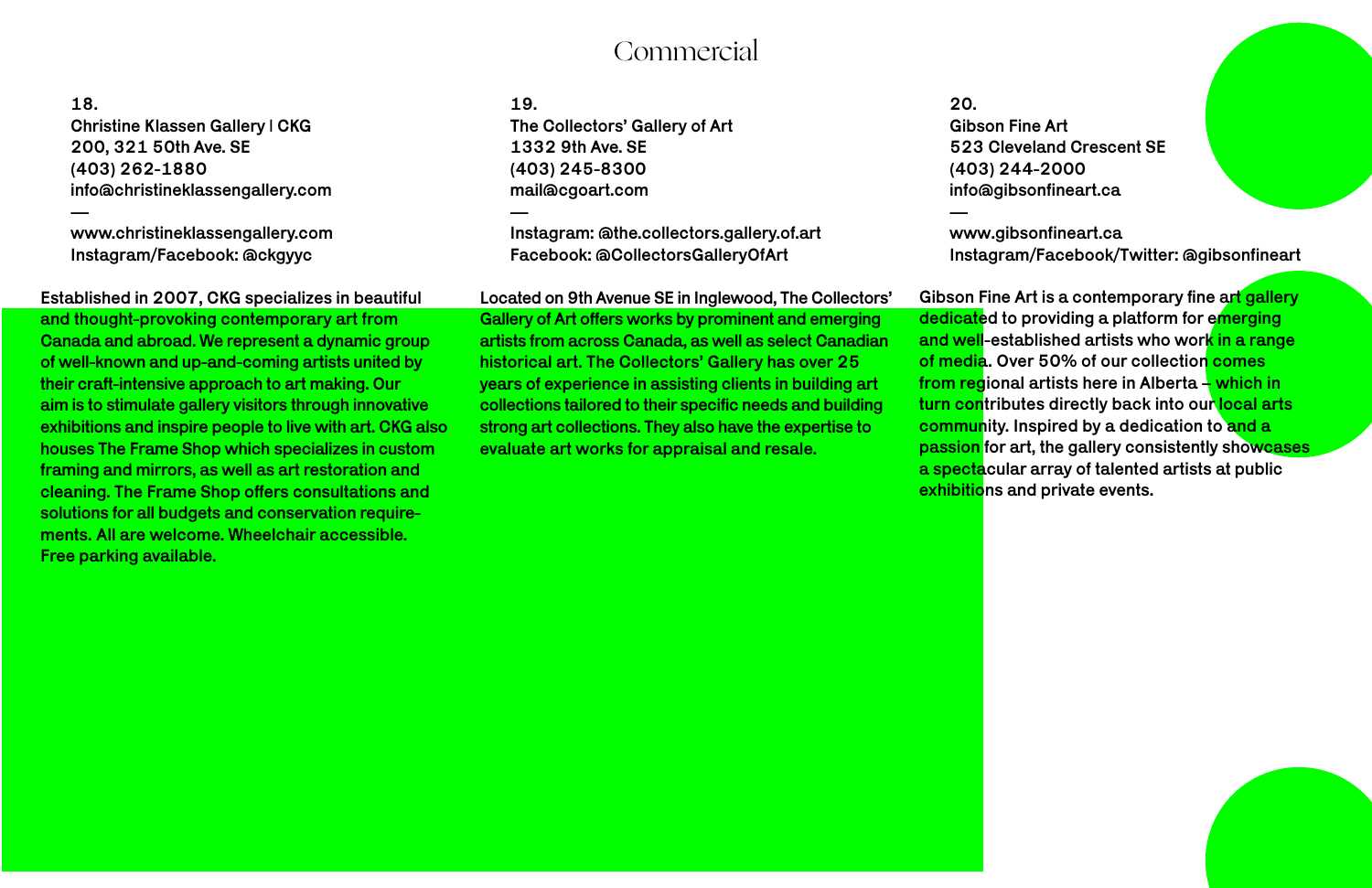21. **Herringer Kiss Gallery** 101, 1615 10th Ave. SW (403) 228-4889

—

www.herringerkissgallery.com Instagram/Facebook: @herringerkissgallery Twitter: @HKGallery

Established in 2002, the Herringer Kiss Gallery focuses on contemporary fine art by emerging, midcareer and established artists from across Canada and the United States. The gallery's programming includes, solo, duo, group and thematic exhibitions in all mediums that support interesting and engaging dialogue of the current art world. The gallery is dedicated to the promotion of our artists and placement of their work in important collections as well as working with individual clients to assist them in building strong collections. The gallery is located in Sunalta with free street parking and across the street from the Sunalta LRT station.

# Commercial

22. Knox Contemporary Gallery of Art 6725 Legare Dr. SW (403) 861-9961 knoxgalleryofart@gmail.com

www.knoxgalleryofart.com Instagram: @knoxcontemporary

—

The Knox Contemporary Gallery of Art showcases

inspiring contemporary artwork by local and international artists, both emerging and established. Clients of our artists include Canada Post Corporation, Environment Canada, Royal Tyrrell Museum, Rimrock Hotel, City of Calgary, Tin Star Television, United Way, Vancouver General Hospital and The Esso & Texaco Art Collections. Currently the physical gallery is closed due to the pandemic. Artwork can be viewed by visiting our website. Viewing of original artwork is by appointment only.

23. Norberg Hall 333B 36th Ave. SE (403) 206-9942 info@norberghall.com

—

www.norberghall.com Instagram/Facebook: @norberghall

#### From the gallery's inception in 2010, founded by

Jarvis Hall, and continuing over the past decade alongside Shannon Norberg, Norberg Hall has re-envisioned the possibilities of what a commercial contemporary art gallery can be for artists, collectors and the vibrant Canadian arts community they value. Their desire for a strong visual culture and passion for gender equity plays an integral part in the shaping the gallery and its programming. The gallery actively supports the practice of prominent emerging, mid-career and established artists to foster a deeper understanding of their creative processes, while providing a platform & space to share critical dialog.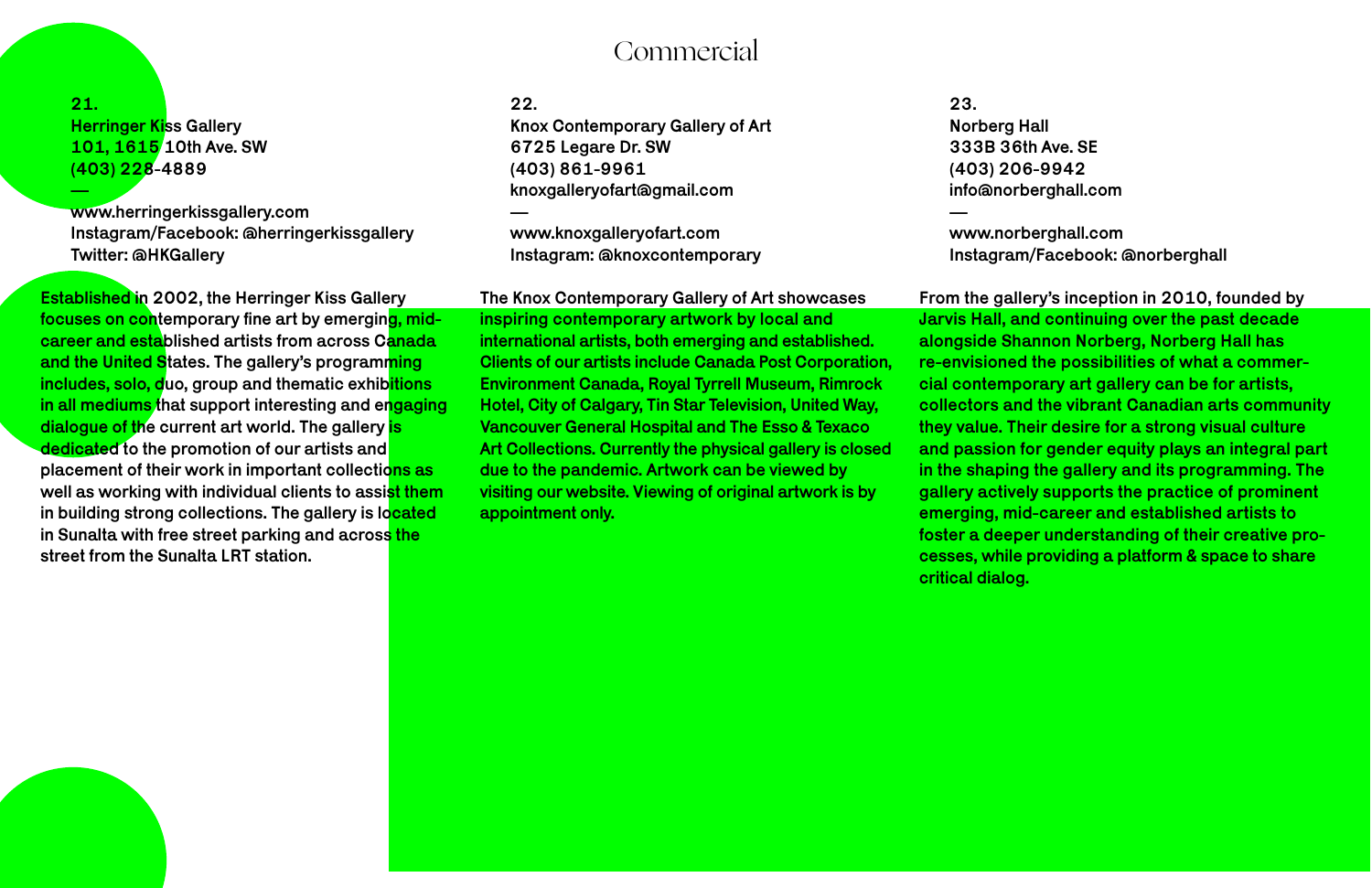# Commercial

24. Loch Gallery 314 12th Ave. SW (403) 209-8542 / calgary@lochgallery.com

www.lochgallery.com Instagram: @loch\_gallery Facebook & Twitter: @LochGallery

Loch Gallery is family owned and operated since 1972. We specialize in Canadian and European historical works of significance and established contemporary artists with an emphasis on paintings and sculptures.

25. Masters Gallery 2115 4th St. SW (403) 245-2064

—

—

www.mastersgalleryltd.com Instagram/Facebook: @mastersyyc

Located in Mission, Masters Gallery has specialized in Canadian Historical, Post-War and Contemporary art since 1976. We represent 20 living contemporary artists and exhibit an impressive collection of important historical artwork. With a welcoming and educational approach, our goal has always been to seek out the finest examples of Canadian art to assist our clients in building first class collections.

Location to be announced Huffman-Nyikes www.huffman-nyikes.com Instagram: @huffman\_nyikes Facebook: @HuffmanNyikes

Huffman-Nyikes is an alternative art gallery specializing in Canadian Contemporary. Representing the finest in Albertan art, we strive to intimately showcase the Western Canadian experience as told by the artists who perceive our physical and social ecosystems.

26. Newzones Gallery of Contemporary Art 730 11th Ave. SW (403) 266-1972 info@newzones.com

www.newzones.com Instagram/Twitter: @newzones

—

Established in 1992, Newzones Gallery of Contemporary Art is one of North America's leading contemporary art galleries representing prominent Albertan, Canadian and international artists. The gallery's program has an emphasis on processoriented artwork that challenges both the traditional use of materials and formal aesthetics.

27. Paul Kuhn Gallery 724 11th Ave. SW (403) 263-1162

—

www.paulkuhngallery.com Instagram: @paulkuhngallery

Established in 1983, Paul Kuhn Gallery is located in a turn of the century concrete warehouse just south of Calgary's downtown core. The gallery specializes in the exhibition and sale of work by emerging, midcareer and senior artists as well as representing the estates of several prominent Canadian artists. Paul Kuhn Gallery was instrumental in launching the careers of many artists and gallerists and played a leading role in the expansion of Calgary's contemporary gallery scene.

28.

**Peanut Gallery** Located in the John Fluevog Store 207 8th Ave. SW (403) 265-1970 —

www.fluevog.com/stores/calgary Instagram/Facebook/Twitter: @Fluevog

**Explore** this gallery located at the John Fluevog store in downtown Calgary. Exhibitions feature local emerging artists.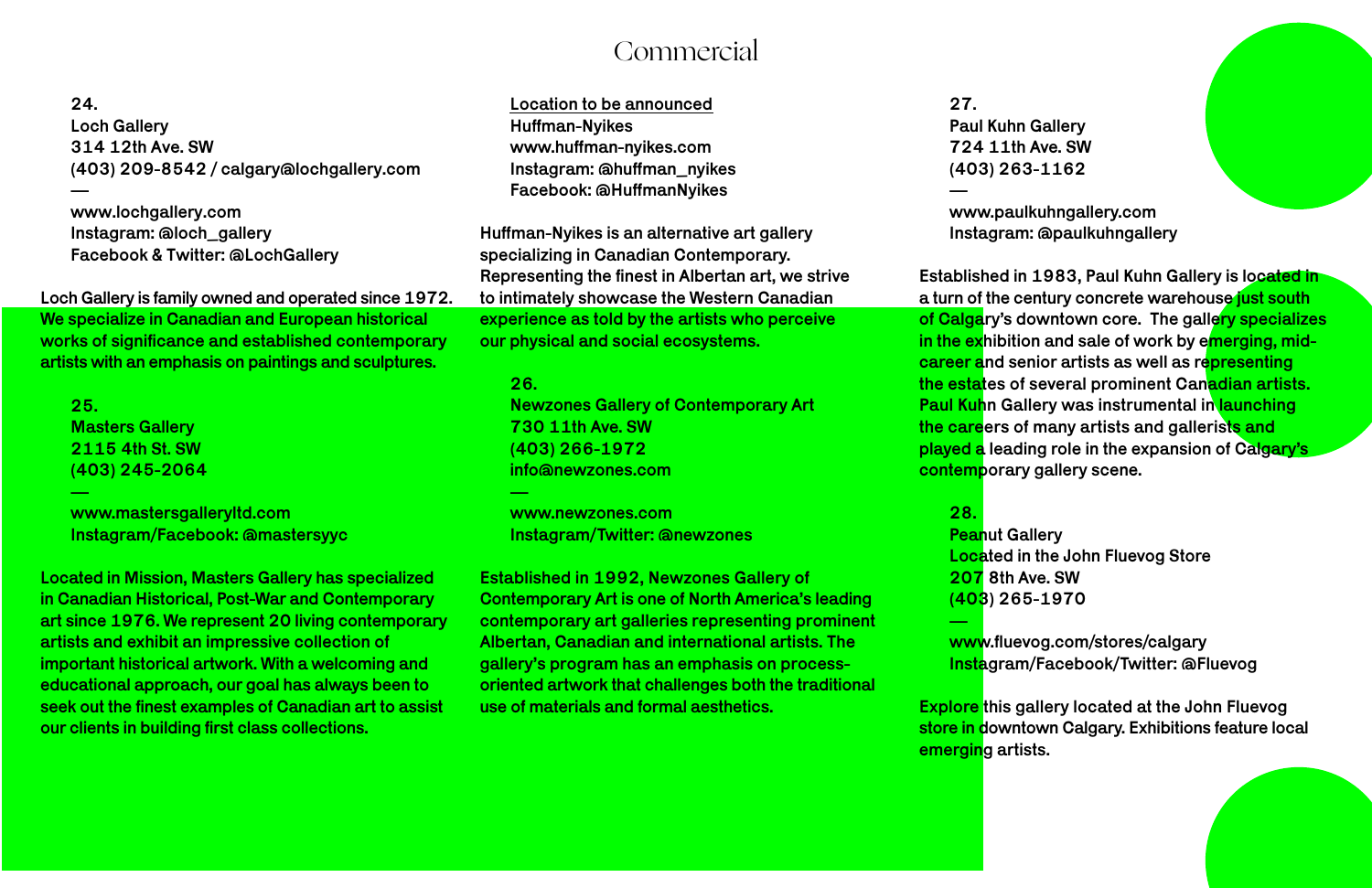29. Transformation Fine Art 202, 815 1st St. SW (403) 615-2038 Hours: By Appointment

—

—

www.transformationfineart.com

**Transformation Fine Art is an Inuit owned gallery** that specializes in master works of Inuit and First Nations art.

30. TrépanierBaer Gallery 105, 999 8th St. SW (403) 244-2066

www.trepanierbaer.com Instagram/Facebook/Twitter: @trepanierbaer

In the spirit of reconciliation, TrépanierBaer acknowledges that we live, work and play on th<mark>e</mark> traditional territories of the Blackfoot Confederacy (Siksika, Kainai, Piikani), the Tsuut'ina, the Îyâxe Nakoda Nations, the Métis Nation (Region 3), and all peoples who make their homes in the Treaty 7 region of Southern Alberta.

TrépanierBaer (1991) specializes in the presentation and sale of modern and contemporary art representing established and mid-career artist<mark>s who</mark> work in a variety of media including painting. sculpture, photography, film and video, and installation art. Additionally, the gallery has bee<mark>n</mark> involved in numerous public art commissions.

# Commercial

31. VIVIANEART 1018 9 Ave SE (587) 349-2014

—

www.vivianeart.com Instagram: @vivianeartgallery Facebook: @vivianeart.gallery Twitter: @VivianeArt

VIVIANEART is a commercial gallery where artists and art lovers can come together to share their passion for contemporary art. We represent primarily Canadian artists with a dedicated focus on emerging and mid-career talent. We are committed to engaging with the local Calgary community, while fostering the exposure of our artists and vision on the national and international stage. To this end, VIVIANEART engages art communities within and outside of Canada through our participation at international art fairs.

32. Wallace Galleries 500 5th Ave. SW (403) 262-8050 —

www.wallacegalleries.com Instagram & Facebook: @wallacegalleries Twitter: @wallacegallery

#### Established in 1986 and located in the downtown

core, our gallery is a family-run business with the goal of making art a part of your life, as much as it is a part of ours. We carry a diverse group of quality Canadian artists; young, up and coming, as well as established. The range of styles varies from realism to abstraction, and thus encompasses a large variety of interests and tastes, to appeal to a wide breadth of people.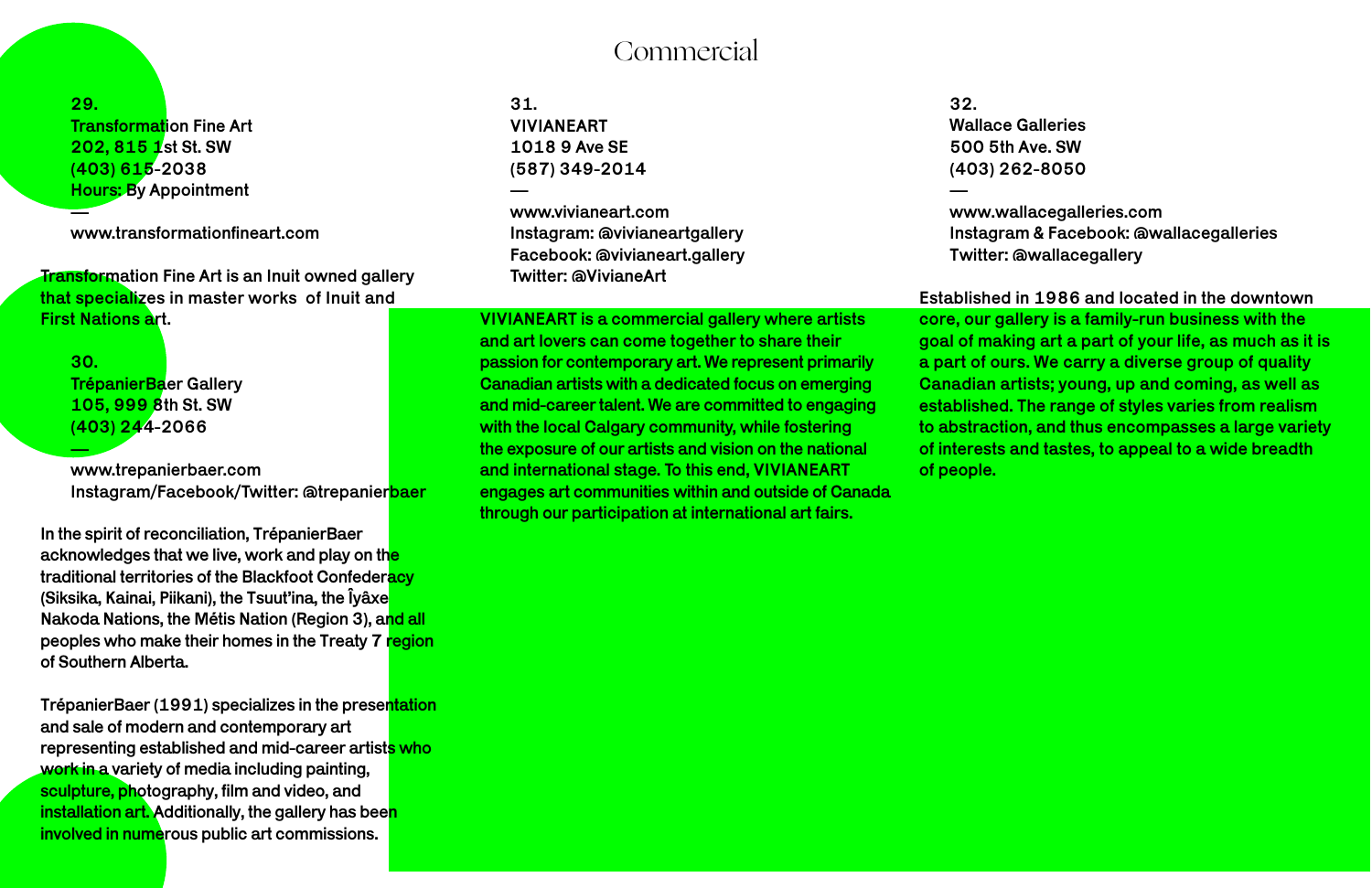## Creative & Community Spaces

33. ArtPoint Gallery & Studios 1038 17th Ave. SE (403) 265-6867

—

www.artpoint.ca Facebook: @ArtPointGalleryandStudiosSociety Twitter: @ArtPointYYC

#### Artpoint Gallery & Studios Society was founded in

1998. Formed by artists, it is a non-profit artist-run studio and gallery supporting and promoting visual arts and art education in the Calgary community. Located in historic Inglewood - Ramsay for more than 20 years! We are home to 17 studios, and 3 galleries, featuring works by over 40 members and visiting artists. Our mandate as an artist-run centre is to present contemporary art which invites dialogue between artist and the public, and to provide a creative affordable space for artists to work and develop their careers.

34. Blank Page Studio 1221B Kensington Rd. NW (403) 404-6226 —

www.blankpagestudio.ca

Blank Page Studio is for people committed to the growth of independent projects and mindful, local businesses. By sharing resources, skills and responsibilities we intend to foster new ideas and explore creative process.

35. Burns Visual Arts Society 828 24th Ave. SE

—

www.burnsvisualarts.com Instagram @burnsvisualarts Facebook: @BurnsVisualArtsSociety

The Burns Visual Arts Society (BVAS) was formed in February 1979 by a group of artists facing eviction from the Burns Building. The mandate was to provide low cost studio spaces for visual artists. This registered, non-profit, cooperative society currently has two floors of studios in historic Ramsay and is now celebrating its 40th year.

36. cSPACE Projects 1721 29th Ave. SW (403) 476-2025 | info@cspaceprojects.com

www.cspaceprojects.com Instagram/Facebook: @cspacekingedward

cSPACE is a multidisciplinary arts and community hub located in Marda Loop. In 2017, cSPACE opened this reimagined historic school to provide the conditions for diverse communities of creatives to remain vital, sustainable and innovative. The facility is fully accessible with workspace for over 30 artists, makers and non-profits, and showcases local creative talent through public artworks, performances and exhibitions in authentic spaces for visitors to explore.

37.

—

—

Crescent Heights Mini Galleries Rotary Park minigalleries@crescentheightsyyc.ca

Instagram: @chcyyc www.crescentheightsyyc.ca/minigalleries

In Rotary Park, wood and plexiglass mini galleries have been installed - they feature exhibitions by local artists from local community organisations, including: SpanicArts, The Immigrant Council for Arts Innovation, The National accessArts Centre, Sparrow Artspace, Urban Society for Aboriginal Youth, and Exposure **Studio C**ollective. This project is an initiative of **Crescent Heights Community Association.**